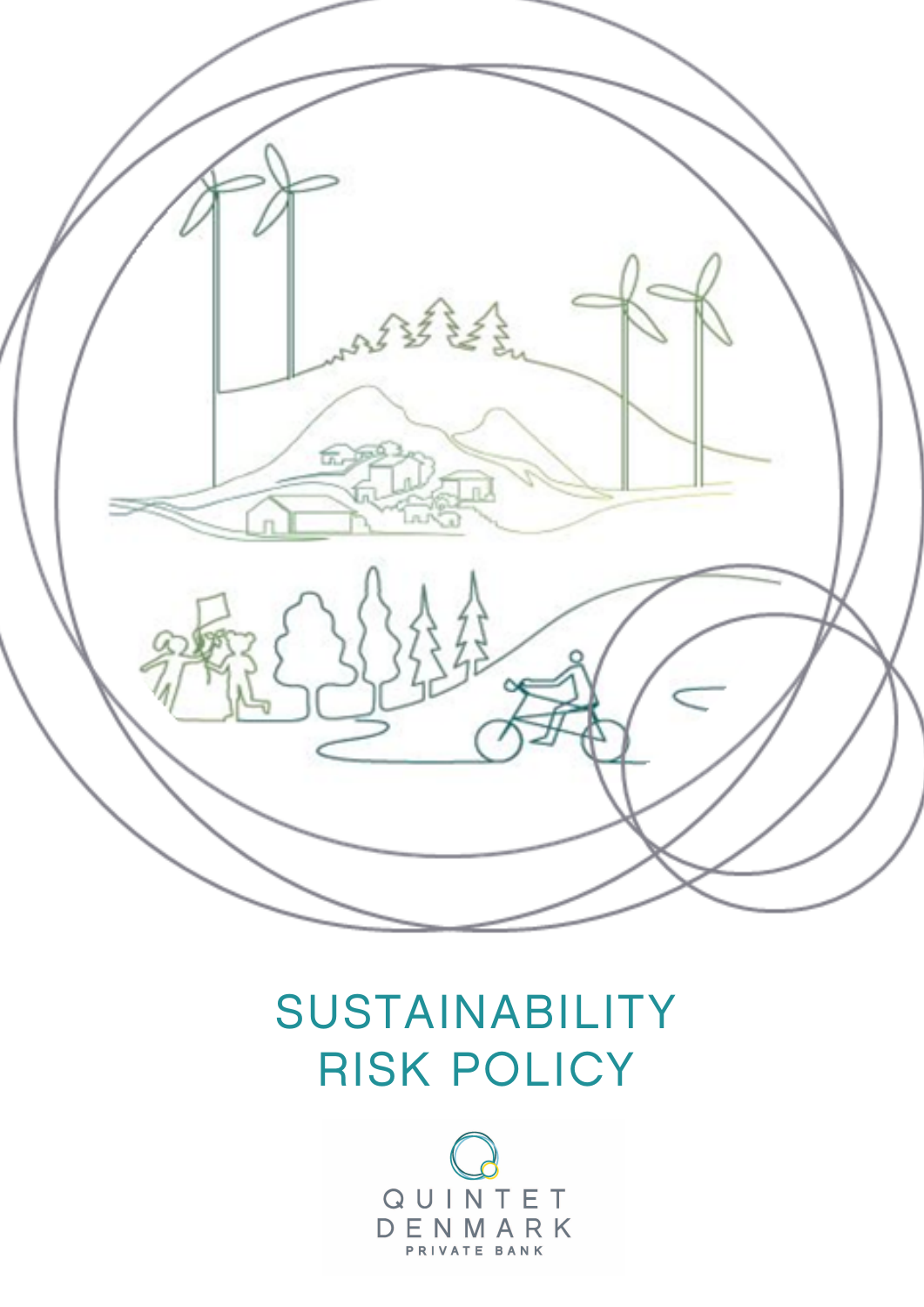# Sustainability Risk Policy

# 1. Scope and definitions

QUINTET DENMARK

A sustainability risk is an environmental, social or governance (ESG) event or condition that, if it occurs, could cause a negative material impact on the value of the investment. Non-exhaustive examples include: the devaluation of investment if an investee entity is located in an area exposed to flooding which causes damage to assets or disruption to production or the risk of reputation damage and reduced commercial prospects if an investee company disrespects labour rights or has discriminative practices.

Quintet has identified E, S, and G factors that are relevant to the investment process, in line with the EU Taxonomy and EU Sustainable Finance Disclosure Regulation, which make reference to a number of criteria, activities, and practises, across environmental, social, and governance factors. Environmental factors include, but are not limited to, climate change, sustainable use and protection of water and marine resources, waste prevention and recycling, pollution prevention control and protection of healthy ecosystems. Social factors include, but are not limited to, human rights, gender equality, discrimination, and labour rights. Governance factors include, but are not limited to, sound management structures, employee relations, remuneration of relevant staff and tax compliance.

Sustainability risks precede and influence the investment decision.

- This policy covers only Quintet investments, including investments for its own account. It also covers investment advice on financial products (investment funds) provided by Quintet. It does not concern Quintet corporate activities.
- This policy applies where currently possible and feasible. Quintet is continually expanding the scope of this policy.

# 2. Investment relevance

Quintet views sustainability factors as sources of both upside and down-side risk and believes such factors are financially material to investment process across a broad range of assets and geographies.

# 3. Identification of sustainability risk

There are different sources of sustainability risks that may impact the investment case. Not all risks may be relevant to all investments. Sources of sustainability risk include, but are not limited to: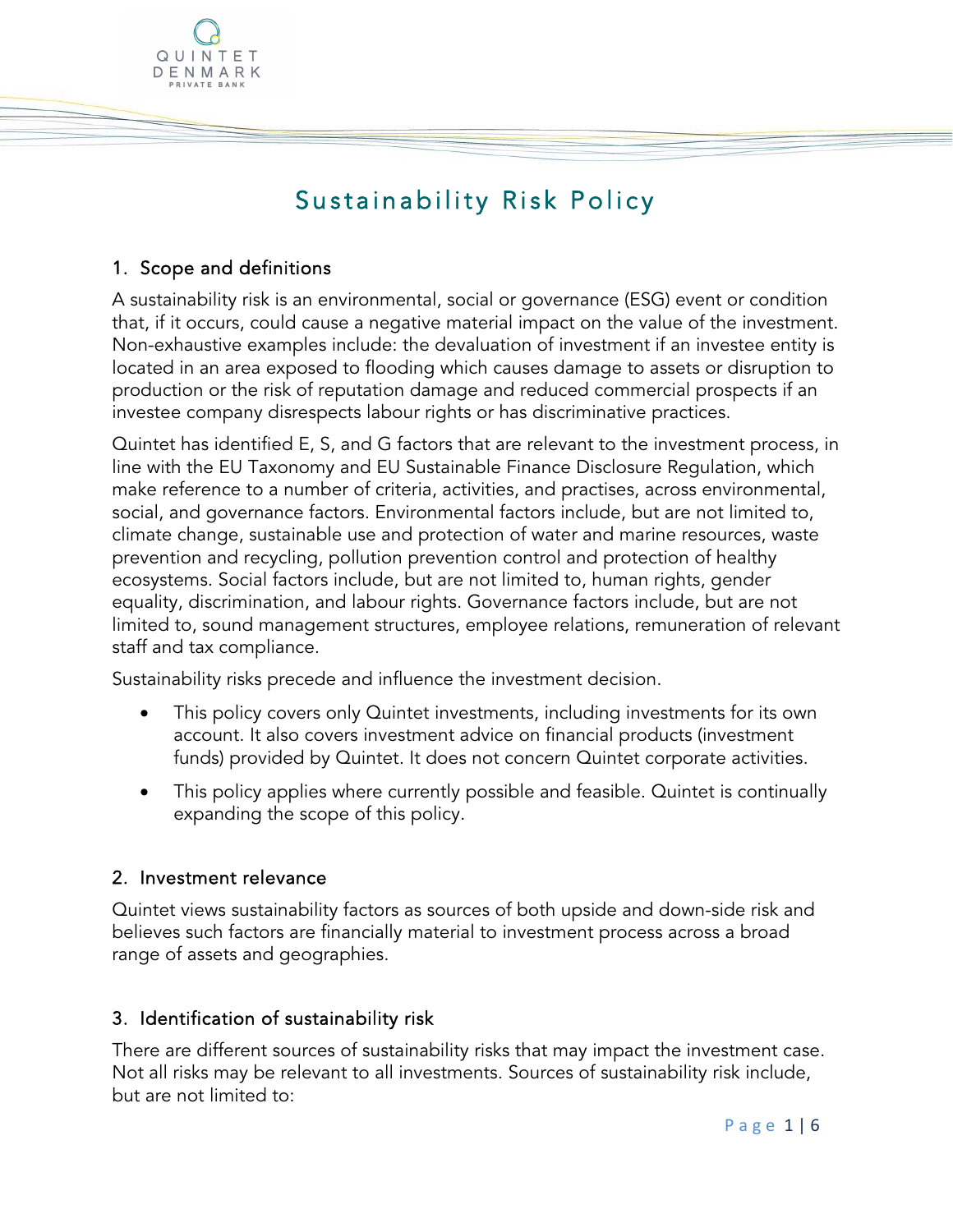

# 3.1.Physical and transition risks to the investment

Physical risks are a sub categorization of climate risks. Physical risks are typically classified as either an increasing accumulation and intensity of acute extreme weather events, for example heat waves and storms, and longer-term chronic changes in mean values and ranges of various climate variables, for example temperature, precipitation, and sea levels. A failure to adequately manage physical climate risks may lead to, amongst other consequences, the destruction or damage of facilities, the disruption or failure of supply chains and logistics, and potential changes in demand for products and services.

Transition risks can occur due to environmental or social factors such as when consumer habits change and technologies evolve toward a less polluting and greener economy. A failure to adequately manage transition risks may lead to, amongst other consequences, the impairment of defunct or outdated assets or reserves, the loss of customers, and the need for significant capital expenditure.

#### 3.2.Reputational risk to the investment

Reputational risks may arise due to a variety of reasons such as inadequate controls, excessive risk-taking, and lack of due diligence. In the event an investee entity violates a sustainability norm or fails to adequately manage its sustainability risks the entity may suffer reputational damage. Consequences of reputational damage include, but are not limited to, a loss of customers, the loss or degradation of supplier relationships, and a withdrawal of funding from financial partners.

#### 3.3.Regulatory risk to the investment

Regulatory risks may arise due to voluntary or involuntary violation of the law. In the event an investee entity violates a sustainability norm or fails to adequately manage its sustainability risks the entity may suffer regulatory consequences. Regulatory consequences include, but are not limited to, monetary fines, the removal of licenses to operate, increased supervision or reporting burdens.

#### 3.4. Litigation risk to the investment

Litigation risks may arise may arise due to voluntary or involuntary harm to internal or external stakeholders, caused by action or inaction. In the event an investee entity violates a sustainability norm or fails to adequately manage its sustainability risks the entity may be subject to ligation. Consequences of litigation include, but are not limited to, monetary settlements, loss of intellectual property and removal of licenses to operate.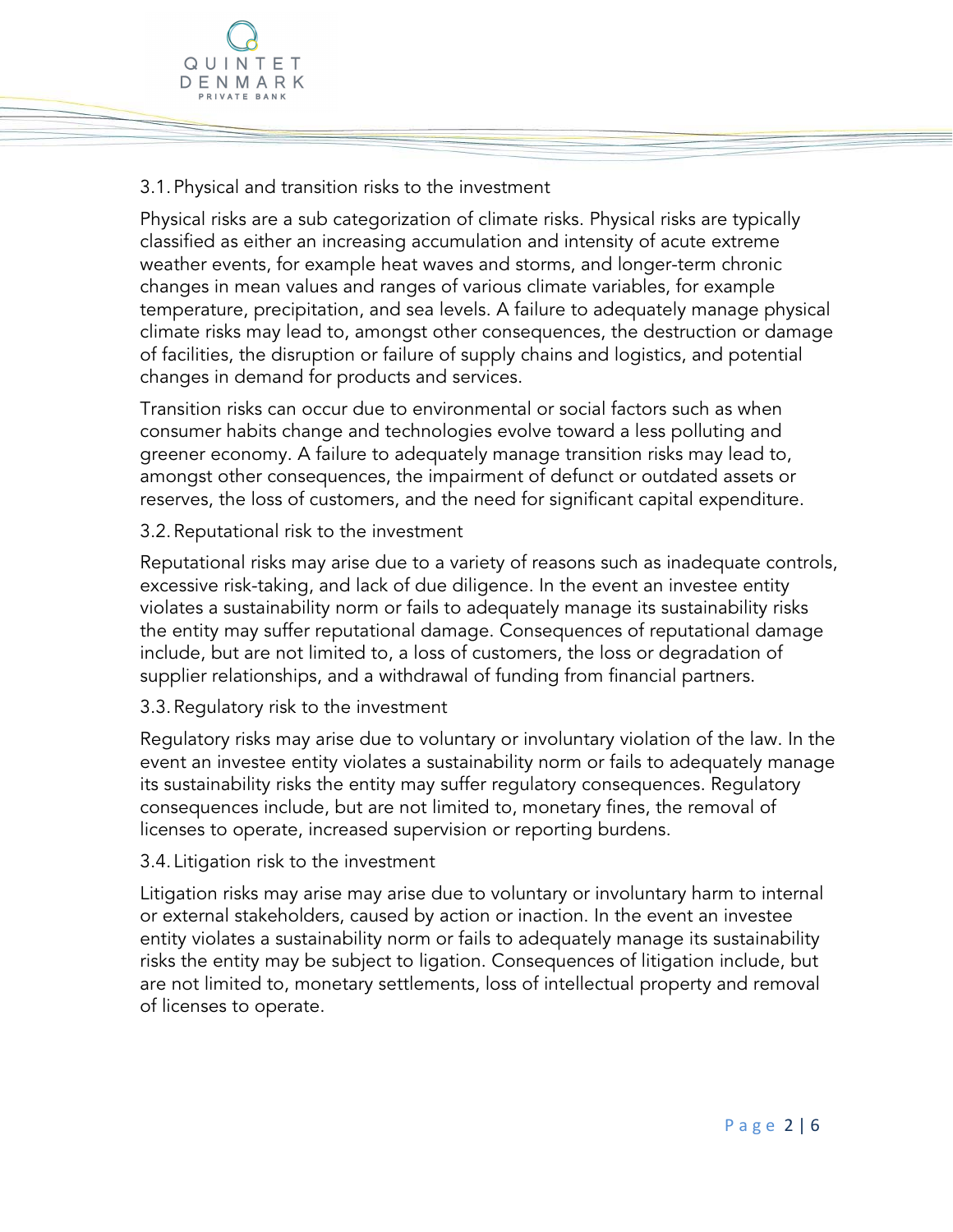

# 4. Management of sustainability risk

The management of sustainability risk may vary per type of investment and asset class. Quintet manages sustainability risk in the following ways, as appropriate for the relevant risks:

# 4.1.Adherence to international standards

Quintet adheres to multiple international standards in its operational practice and investment process. For example, Quintet requires investee entities to adhere to the United Nations' Global Compact Principles. The resultant processes may mitigate portions of sustainability risk and may be included in the workflow of sustainability risk monitoring

# 4.2.Active ownership

Active ownership is the use of the rights and position of ownership to influence the activities or behavior of investee entities. Quintet believes that active ownership is an effective means of managing sustainably risks and effecting change. Quintet operates a policy of active ownership across single line equities, fixed income and with third-party fund managers. Quintet executes this policy through a number of channels, including, but limited to: direct and proxy voting, collective and individual engagement, the co-filing of shareholder resolutions.

#### 4.3.Exclusion

Exclusion is the conscious divestment or refusal to purchase securities issued by an entity. Quintet believes that exclusion is a viable means of managing sustainability risk, particularly when active ownership has previously failed or is not feasible. Quintet operates a policy of exclusion across single line equities and fixed income. Quintet executes this policy through its group investment universe and related processes.

#### 4.4.Controversy monitoring

Controversies refer to E, S, or G incidents or events that have a negative impact on the environment, society, external stakeholders, or entity value. Controversy monitoring is an ongoing process to detect potential sustainability risks. Quintet believes controversy monitoring is an effective means of managing sustainably risks. Quintet operates a process of controversy monitoring across single line equities and fixed income. This process makes use of third-party data suppliers.

#### 4.5.ESG integration

ESG integration is the process of analyzing and assessing sustainability and / or ESG risks and incorporating the assessment into opportunity identification, investment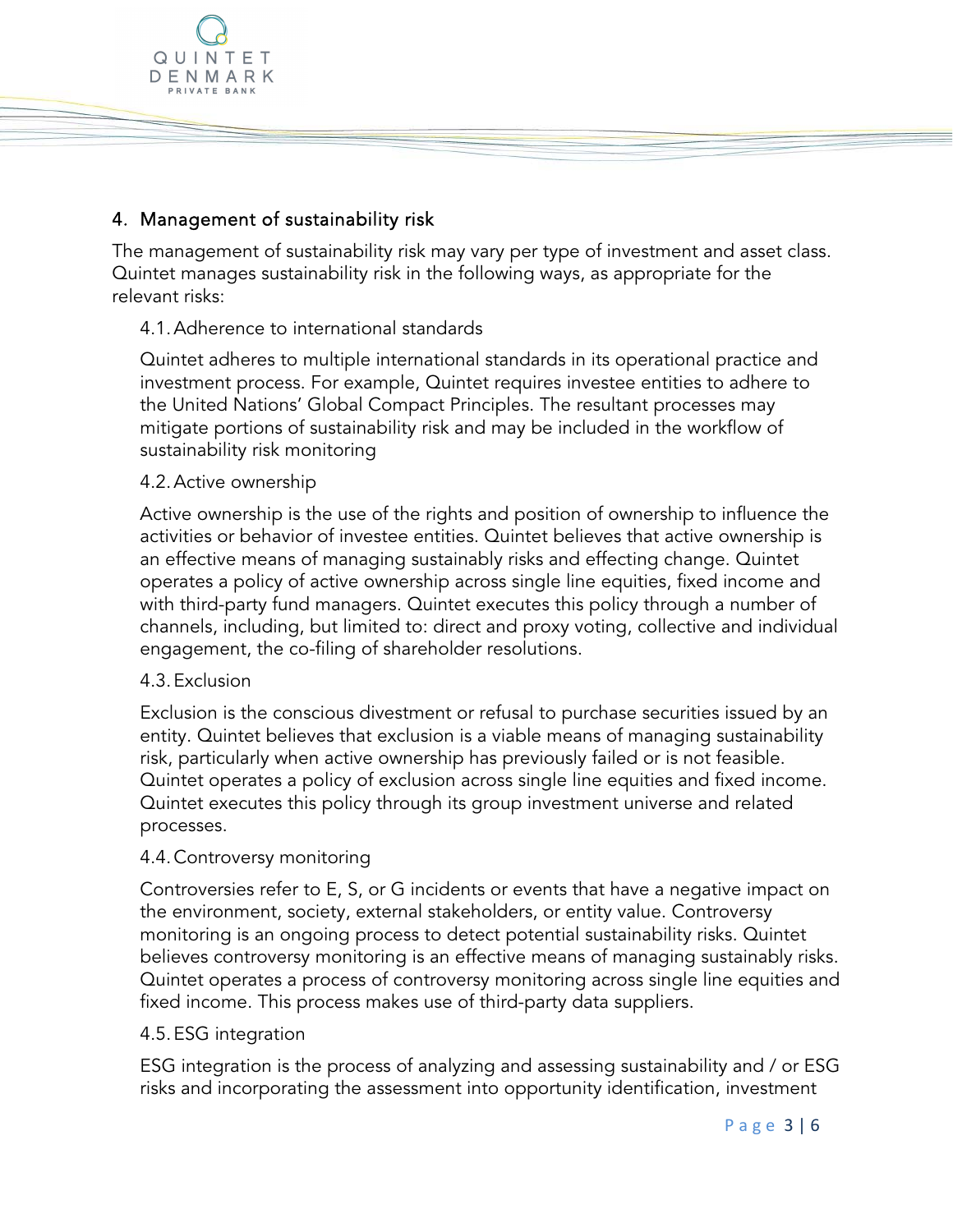assessment, investment decision making, and portfolio construction process. Quintet undertakes ESG integration at multiple levels.

# 4.5.1. Individual securities

QUINTET DENMARK PRIVATE BANK

> Quintet integrates ESG at the individual security level through an internally developed sector-specific materiality matrix and issuer factsheets. This process combines industry best practice, such as frameworks from the Sustainable Accounting Standards Board, third-party data, and in-house expertise. As the materiality of sustainable risks varies over time we update our underlying frameworks as new insights and best practices emerge, for which we leverage our in-house expertise, as well as the expertise of our ESG service providers. ESG integration is additional to the assessment of market risks, such as credit, duration, and equity.

# 4.5.1.1. Sector-specific financial materiality

The materiality of sustainable risks may vary over time and across geographies and sectors. Quintet therefore applies a sector-specific materiality matrix to assess sustainability risk for single line equities and fixed income.

#### 4.5.2. Collective investment vehicles

Quintet requires third-party managers of collective investment vehicles to apply comparable sustainable risk management practices, and actively engage with their investee entities to ensure and improve their risk management practices. Quintet conducts an extensive due diligence process on each third-party manager and collective investment vehicle, combined with extensive reporting requirements and continued monitoring to ensure Quintet's standards are met.

#### 4.5.3. Portfolio

Quintet integrates ESG at the portfolio level through the use of sustainable lenses (leader, improver, thematic) and dedicated assets. A sustainable lens is an investment philosophy that can be applied to a universe of assets, akin to a value or growth investment philosophy. Dedicated assets are financial assets where sustainability is inherent within the asset's construction, such as green bonds or microfinance. These approaches harvest differing sustainable-related risk premia and exhibit differing exposures to conventional factors.

#### 5. Monitoring of sustainability risk

Sustainability risk is applicable to all investments. In December 2020 the Board of Quintet Group defined risk appetite for ESG (sustainability) risks as: "The Group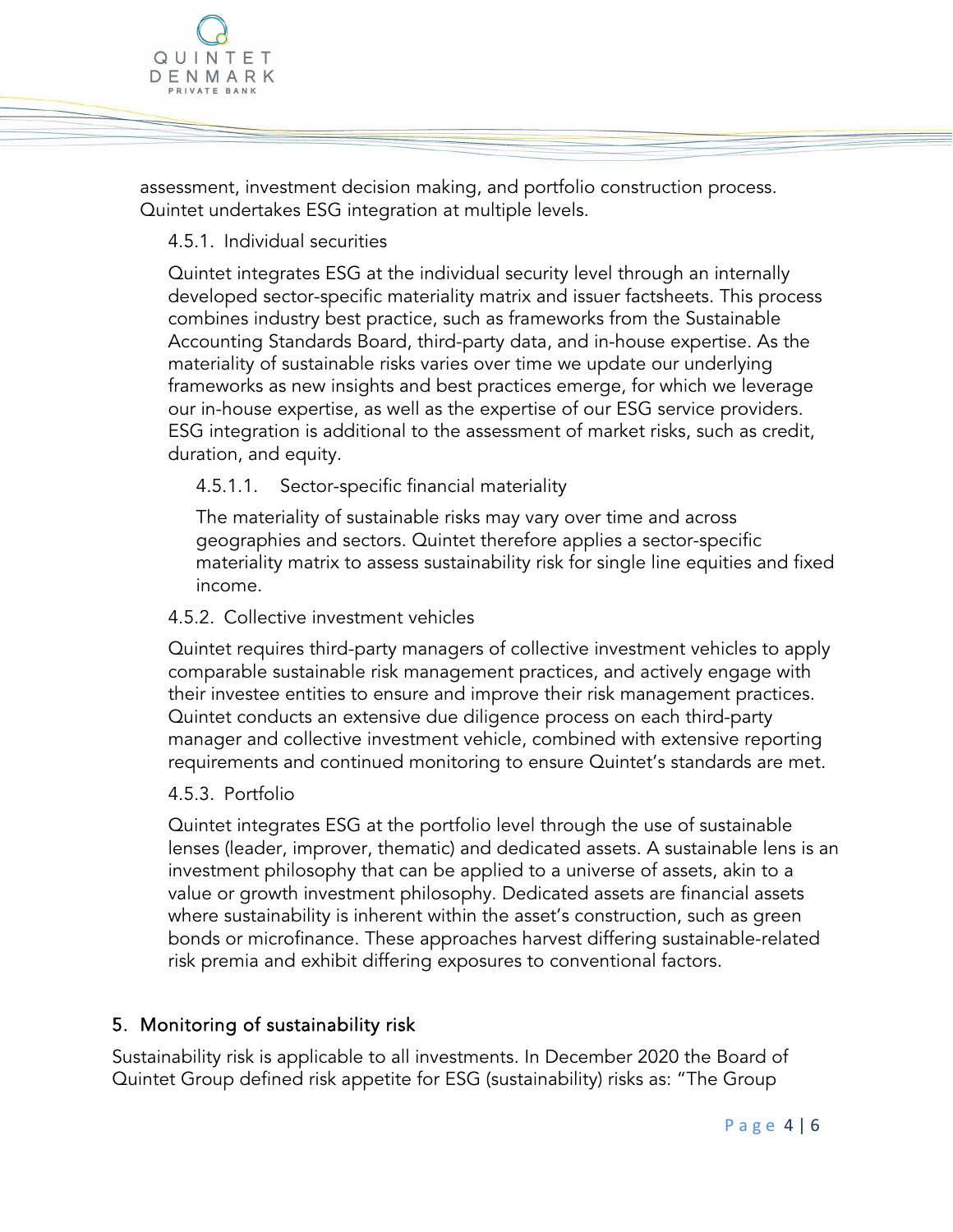recognizes the importance of implementing a holistic approach towards sustainability and to integrate ESG factors into investment activities be they for own account or on behalf of clients."

Ongoing monitoring of investments are conducted via the Quintet Investment Universe - the list common to all entities within Quintet that represents the set of all validated securities that can be used in discretionary portfolios or advised upon. Monitoring of single line equity and fixed income are subject to controversy monitoring.

- 5.1.Data. Sustainability risk management is supported by the use of external expert information sources to identify, assess, and monitor sustainability risks.
- 5.2.Process. Sustainability risk management is integrated into the investment and investment risk framework, where first and second lines of control have distinct responsibilities.
- 5.3.Infrastructure. External expert sustainability research and data is incorporated into information systems and is made available to investment and relevant risk staff.
- 5.4.Adaptation. Sustainability risks can change, so our models and processes are continuously updated. Ongoing education of investment and relevant risk staff is necessary. Quintet operates staff training on sustainability topics and Quintet's lines of defense monitor and track attendance and completion.
- 5.5.Reporting. Key risk indicators have been set and are reported to the Board Risk Committee on a quarterly basis. Relevant trigger and breach levels have been determined and are subject to re-assessment based on the risk appetite expressed by Quintet's Board of Directors.

# 6. Escalations and reporting

QUINTET DENMARK RIVATE BANK

- 6.1.In the event that a sustainability risk is not adequately managed within functions and workflows, Quintet operates an escalation procedure through control functions. In addition, escalation may occur via designated responsible officers:
	- The Group CIO represents the sustainability function on the Group Executive Committee.
	- The Group CEO represents the sustainability function on the Group Board of Directors.
- 6.2.Quintet Group has integrated sustainability (ESG) risk in its Group taxonomy and in its Internal Capital and Liquidity Adequacy Assessment processes ("ICLAAP"). The ICLAAP includes, at a frequency deemed necessary, and at least once a year, a risk assessment and quantification of sustainability risks. The